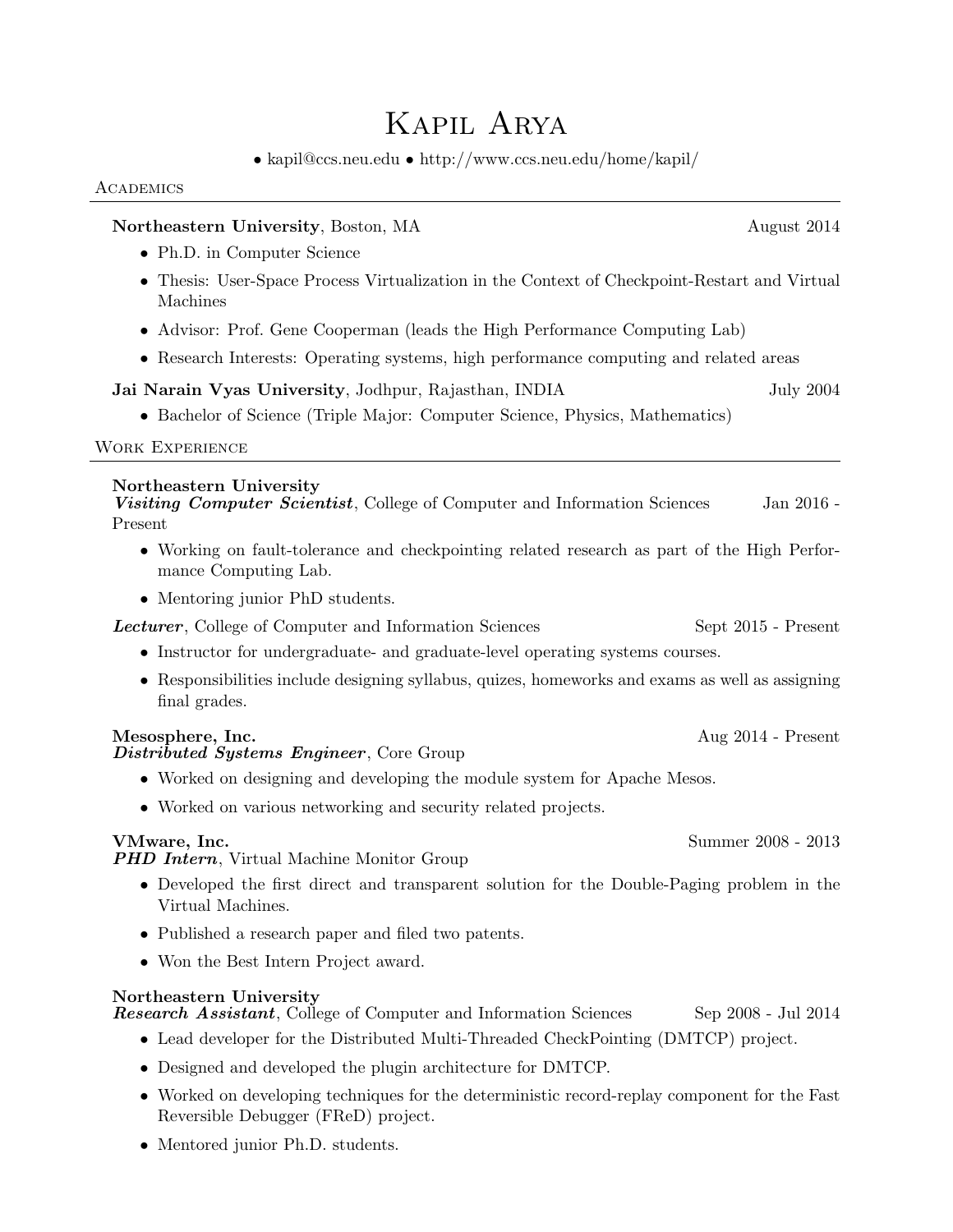**Instructor**, Undergraduate Computer Organization Spring 2012

- Took over teaching responsibility when the course instructor suddenly fell ill.
- Designed the syllabus, homework assignments, midterm and final exams.
- Provided office hours, evaluated student progress, and assigned final course grades.

**Teaching Assistant**, College of Computer and Information Science Spring 2008

- Assisted in conducting an undergraduate class on General Purpose computing on GPUs.
- Helped students in designing parallel programs and debug them.

#### Avidyne Corporation Jan - Aug 2007

Software Engineer Coop, Systems and Engines Group

- Designed and developed Graphical Pages for mainstream application using SceneGraphs and DataGraphs in C++.
- Debugged and enhanced Checklist Editor Program, a utility software written in Visual C++.
- Contributed in Code Review during Final Design Review phase of product.
- Implemented part of product's configuration phase and miscellaneous system level operations.

#### **PUBLICATIONS**

- Jiajun Cao, Kapil Arya, Gene Cooperman, Rohan Garg, Khaled Hamidouche, Shawn Matott, D.K. Panda, Jonathan Perkins, Hari Subramoni, Jérôme Vienne. System-level Checkpoint-Restart for Petascale Computing. IEEE Intl. Conf. on Parallel and Distributed Systems (ICPADS'16).
- Kapil Arya, Rohan Garg, Artem Polyakov, Gene Cooperman. Design and Implementation for Checkpointing of Distributed Resources using Process-level Virtualization. IEEE Intl. Conf. on Cluster Computing, (Cluster'16).
- Kapil Arya, Tyler Denniston, Ariel Rabkin, Gene Cooperman. Transition Watchpoints: Teaching Old Debuggers New Tricks. (under submission).
- Rohan Garg, Jiajun Cao, Kapil Arya, Gene Cooperman, Jérôme Vienne. Extended Batch Sessions and Three-Phase Debugging: Using DMTCP to Enhance the Batch Environment. Proc. of the 2016 XSEDE Conference: Scientific Advancements Enabled by Enhanced Cyberinfrastructure, to appear.
- Kapil Arya. User-Space Process Virtualization in the Context of Checkpoint-Restart and Virtual Machines (Ph.D. Thesis). Northeastern University, Boston, MA. August, 2014..
- Jiajun Cao, Gregory Kerr, Kapil Arya, Gene Cooperman. Transparent Checkpoint-Restart over InfiniBand. ACM Sym. on High-Performance Parallel and Distributed Computing (HPDC'14).
- Kapil Arya, Yury Baskakov, Alex Garthwaite. Tesseract: Reconciling Guest I/O and Hypervisor Swapping in a VM. ACM SIGPLAN/SIGOPS Intl. Conf. on Virtual Execution Environments (VEE'14).
- David Abdurachmanov, Kapil Arya, Josh Bendavid, Tommaso Boccali, Gene Cooperman, Andrea Dotti, Peter Elmer, Giulio Eulisse, Francesco Giacomini, Christopher D. Jones, Matteo Manzali, Shahzad Muzaffar. Explorations of the Viability of ARM and Xeon Phi for Physics Processing. Proc. of Intl. Conf. on Computing in High Energy and Nuclear Physics (CHEP'13).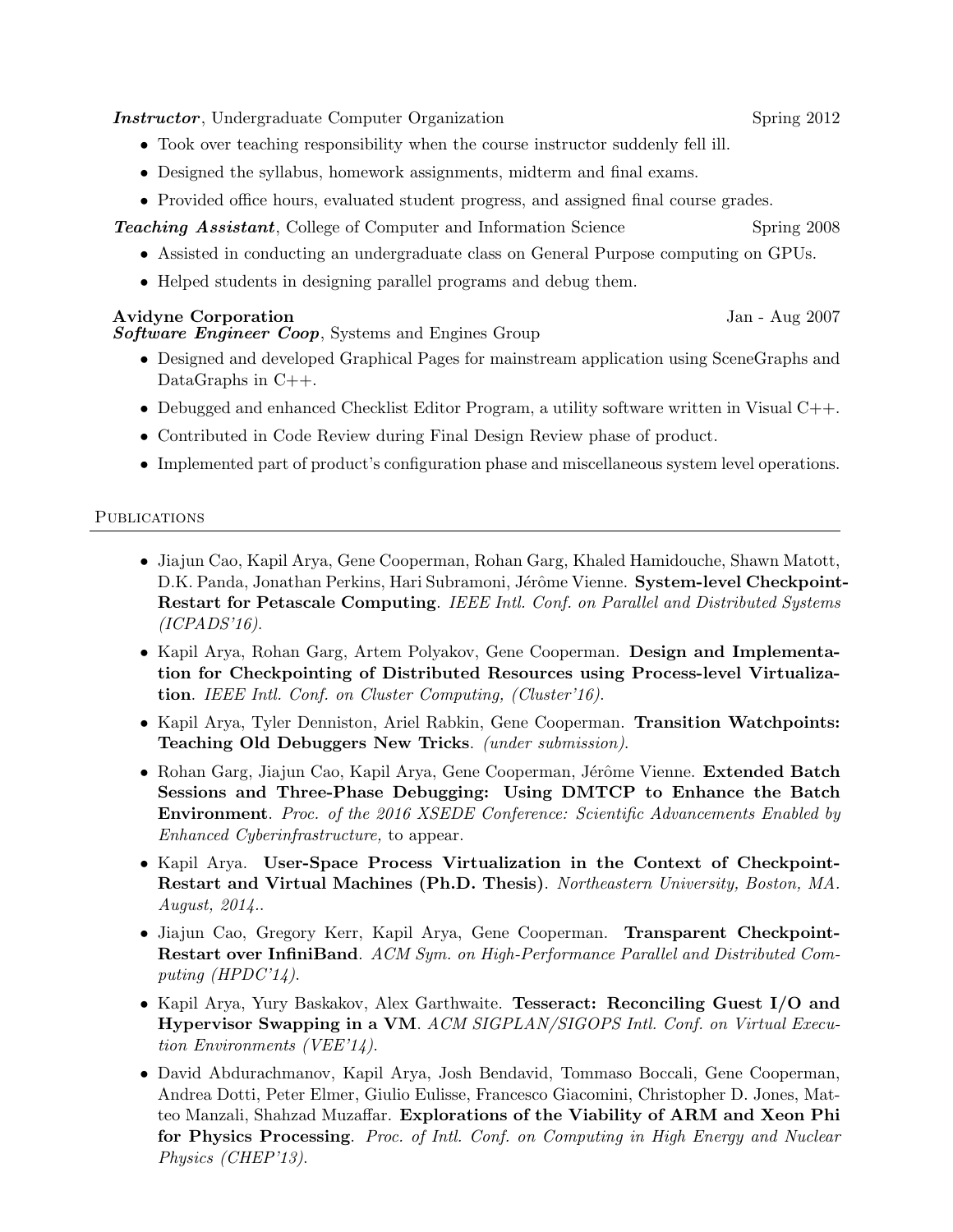- Kapil Arya, Gene Cooperman, Andrea Dotti, Peter Elmer. Use of Checkpoint-Restart for Complex HEP Software on Traditional Architectures and Intel MIC. Proc. of Intl. Workshop on Advanced Computing and Analysis Techniques in Physics Research  $(ACAT'13).$
- Kapil Arya, Gene Cooperman. DMTCP: Bringing Checkpoint-Restart to Python. Focus issue on Scientific Computing with Python (SciPy'13), Computational Science  $\mathcal B$  Discovery (CSD'15).
- Kapil Arya, Tyler Denniston, Ana-Maria Visan, Gene Cooperman. Semi-Automated Debugging via Binary Search through a Process Lifetime. Workshop on Programming Languages and Operating Systems (PLOS '13).
- Kurt L. Keville, Rohan Garg, David J. Yates, Kapil Arya, Gene Cooperman. Towards Fault-Tolerant Energy-Efficient High Performance Computing in the Cloud. IEEE Intl. Conf. on Cluster Computing, (Cluster'12).
- Ana-Maria Visan, Kapil Arya, Gene Cooperman, Tyler Denniston. URDB: a universal reversible debugger based on decomposing debugging histories. Workshop on Programming Languages and Operating Systems (PLOS '11).
- Jason Ansel, Kapil Arya, Gene Cooperman. DMTCP: Transparent Checkpointing for Cluster Computations and the Desktop. IEEE International Parallel and Distributed Processing Symposium (IPDPS'09).

**PATENTS** 

- Techniques for Reducing Read I/O Latency in Virtual Machines. Yury Baskakov, Kapil Arya, Alex Garthwaite. VMware, Inc. (Two separate applications filed on 12/02/2013).
- Detecting and Suppressing Redundant Input-Output Operations. Alex Garthwaite, Maxime Austruy, Kapil Arya. VMware, Inc. (Granted on 11/17/2015).

INVITED TALKS

• Kapil Arya and Niklas Nielsen. Mesos Gets Pluggable: Introducing Mesos Modules. MesosCon 2015.

Current Research / Projects

#### Distributed Multi-Threaded Checkpointing (DMTCP): 2007 - Present

- DMTCP is a tool for transparently checkpointing the state of a distributed program spread across many machines without modifying the user's program or the operating system kernel.
- The checkpoint image can later be used to restore program in case of node/process failure or can be migrated to another homogeneous system.
- DMTCP works completely in user space and is implemented as a set of shared libraries.
- DMTCP's plugin architecture allows third-party plugins for modularity and extensibility.
- Open source software hosted at: <http://dmtcp.sourceforge.net>